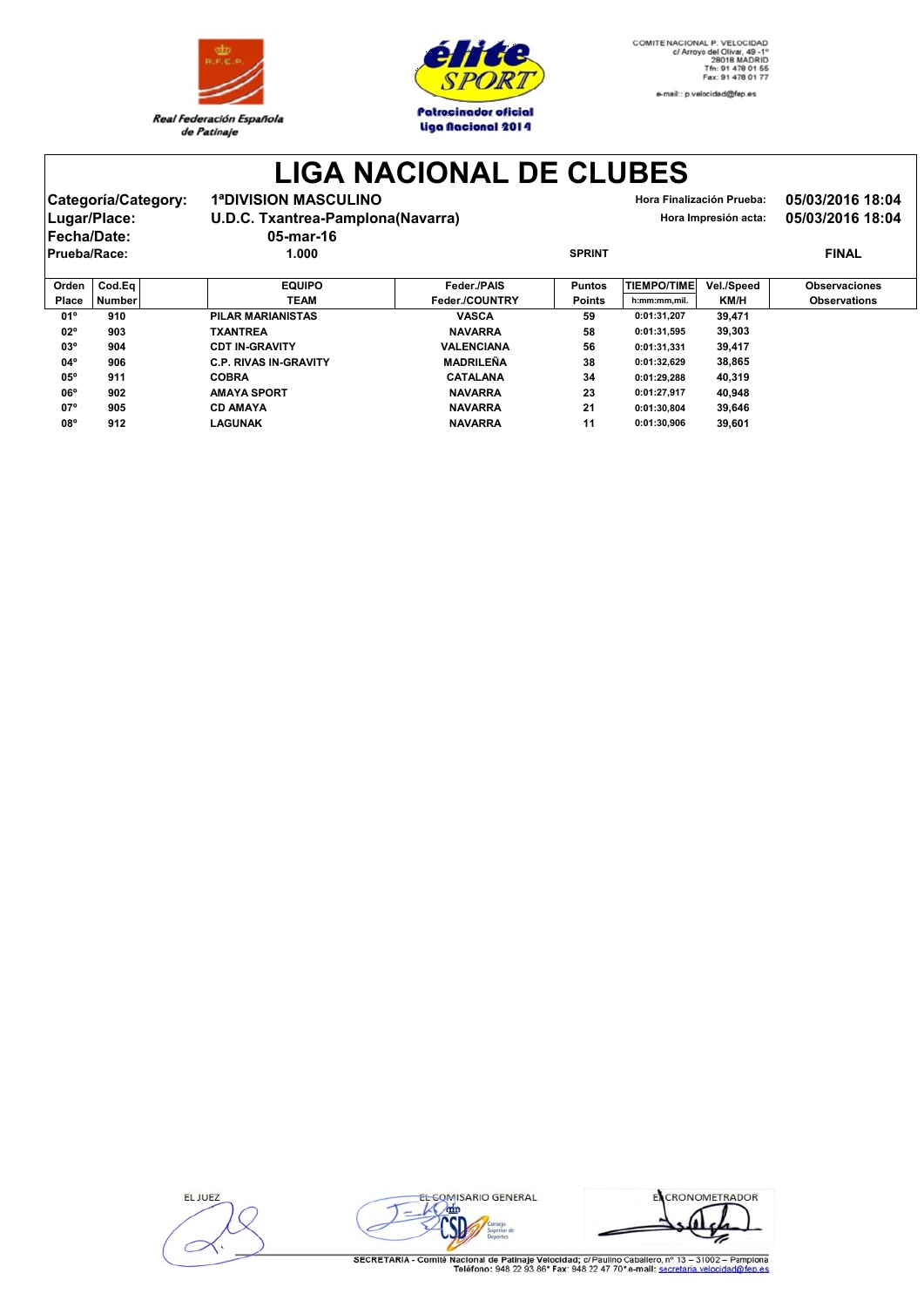



e-mail:: p.velocidad@fep.es

## **LIGA NACIONAL DE CLUBES**

**Fecha/Date: 5-mar.-16**

**Categoría/Category: 1ªDIVISION MASCULINO Hora Finalización Prueba: 05/03/2016 18:04**

**Lugar/Place: U.D.C. Txantrea-Pamplona(Navarra) Hora Impresión acta: 05/03/2016 18:04**

| Hora Impr |  |
|-----------|--|
|           |  |

**Prueba/Race: 1000 SPRINT FINAL**

| Orden           | <b>Dorsal</b> | <b>PATINADOR</b>                   | <b>EQUIPO</b>                | Feder./PAIS          |                         | <b>Puntos TIEMPO/TIME</b> | Vel./Speed  | <b>Observaciones</b> |
|-----------------|---------------|------------------------------------|------------------------------|----------------------|-------------------------|---------------------------|-------------|----------------------|
| Orden           | <b>Dorsal</b> | <b>SKATER</b>                      | <b>TEAM</b>                  | Feder./COUNTRYPoints |                         | h:mm:mm,mil.              | <b>KM/H</b> | <b>Observations</b>  |
| 1 <sup>°</sup>  | 66            | PEULA CABELLO, PATXI               | <b>PILAR MARIANISTAS</b>     | <b>VASCA</b>         | 24                      | 0:01:31,207               | 39,471      |                      |
| 2º              | 65            | <b>MUGICA GOITIA, IKER</b>         | PILAR MARIANISTAS            | <b>VASCA</b>         | 23                      | 0:01:31,320               | 39,422      | Amon.                |
| 3º              | 78            | <b>LOPEZ LOPEZ, JORDI</b>          | <b>CDT IN-GRAVITY</b>        | <b>VALENCIANA</b>    | 22                      | 0:01:31,331               | 39,417      |                      |
| 4º              | 68            | <b>BENEITEZ GONZÁLEZ, AARON</b>    | <b>TXANTREA</b>              | <b>NAVARRA</b>       | 21                      | 0:01:31,595               | 39,303      |                      |
| 5º              | 76            | <b>JIMENEZ ROMERO, ROBERTO</b>     | <b>CDT IN-GRAVITY</b>        | <b>VALENCIANA</b>    | 20                      | 0:01:31,626               | 39,290      |                      |
| 6º              | 73            | <b>GARCIA GORRICHO, ADRIAN</b>     | <b>TXANTREA</b>              | <b>NAVARRA</b>       | 19                      | 0:01:31,972               | 39,142      |                      |
| 7º              | 74            | <b>TORRANO MORENO, RUBÉN</b>       | <b>TXANTREA</b>              | <b>NAVARRA</b>       | 18                      | 0:01:32,096               | 39,090      |                      |
| 8º              | 84            | FERNANDEZ CANTERO, JORGE           | <b>C.P. RIVAS IN-GRAVITY</b> | <b>MADRILEÑA</b>     | 17                      | 0:01:32,629               | 38,865      |                      |
| 9º              | 95            | <b>TERE LARREA, SERGIO</b>         | <b>AMAYA SPORT</b>           | <b>NAVARRA</b>       | 16                      | 0:01:27,917               | 40,948      |                      |
| 10 <sup>°</sup> | 83            | <b>BARRIGA MOLINA, FRANCISCO</b>   | <b>C.P. RIVAS IN-GRAVITY</b> | <b>MADRILEÑA</b>     | 15                      | 0:01:28,932               | 40,480      | Amon.                |
| 11 <sup>°</sup> | 81            | NAVARRO FERNANDEZ, BORJA           | <b>CDT IN-GRAVITY</b>        | VALENCIANA           | 14                      | 0:01:28,958               | 40,469      |                      |
| 12 <sup>°</sup> | 72            | <b>GARCIA CATALAN, J. IGNACIO</b>  | <b>TXANTREA</b>              | <b>NAVARRA</b>       |                         | 0:01:29,229               | 40,346      |                      |
| 13º             | 107           | <b>VALLVERDU IMBERNON, ROGER</b>   | <b>COBRA</b>                 | CATALANA             | 13                      | 0:01:29,288               | 40,319      |                      |
| 14º             | 64            | <b>GARCIA GARCIA, SERGIO BORJA</b> | <b>PILAR MARIANISTAS</b>     | <b>VASCA</b>         | 12                      | 0:01:29,326               | 40,302      |                      |
| 15 <sup>°</sup> | 217           | LLOP IZQUIERDO, NIL                | <b>COBRA</b>                 | <b>CATALANA</b>      | 11                      | 0:01:30,431               | 39,809      |                      |
| 16º             | 212           | <b>BARBERA PERALEDA, STEPHANE</b>  | <b>COBRA</b>                 | CATALANA             | 10                      | 0:01:31,498               | 39,345      |                      |
| 17º             | 97            | <b>BENALI ITOIZ, MIKEL</b>         | <b>CD AMAYA</b>              | <b>NAVARRA</b>       | 9                       | 0:01:30,804               | 39,646      |                      |
| 18º             | 115           | VILLALOBOS HERNAZ, UNAI            | <b>LAGUNAK</b>               | <b>NAVARRA</b>       | 8                       | 0:01:30,906               | 39,601      |                      |
| 19º             | 98            | <b>ECHEVERRÍA BRACO, AITOR</b>     | <b>CD AMAYA</b>              | <b>NAVARRA</b>       | $\overline{7}$          | 0:01:31,481               | 39,352      |                      |
| 20º             | 67            | SANCHEZ DEL BAÑO, JONATHAN         | <b>PILAR MARIANISTAS</b>     | <b>VASCA</b>         |                         | 0:01:31,589               | 39,306      |                      |
| 21°             | 105           | JULVEZ IBAÑEZ, PABLO               | <b>COBRA</b>                 | CATALANA             |                         | 0:01:31,732               | 39,245      |                      |
| 22º             | 82            | <b>BARATA CARBAJAL, GABRIEL</b>    | <b>C.P. RIVAS IN-GRAVITY</b> | <b>MADRILEÑA</b>     | 6                       | 0:01:31,867               | 39,187      | Amon.                |
| 23º             | 70            | <b>GALAR ORRIO, JONATHAN</b>       | <b>TXANTREA</b>              | <b>NAVARRA</b>       |                         | 0:01:32,439               | 38,945      | Amon.                |
| 24º             | 79            | <b>MARTINEZ CORZO, BORJA</b>       | <b>CDT IN-GRAVITY</b>        | <b>VALENCIANA</b>    |                         | 0:01:33,380               | 38,552      | Amon.(2)             |
| 25 <sup>°</sup> | 99            | <b>GARCÍA OTAZU, MÍKEL</b>         | <b>CD AMAYA</b>              | <b>NAVARRA</b>       | 5                       | 0:01:33,417               | 38,537      |                      |
| 26º             | 93            | RAMIREZ REPARAZ, MIGUEL            | <b>AMAYA SPORT</b>           | <b>NAVARRA</b>       | 4                       | 0:01:33,606               | 38,459      | Amon.                |
| 27º             | 91            | PARRA ERICE, ALEJANDRO             | <b>AMAYA SPORT</b>           | <b>NAVARRA</b>       | 3                       | 0:01:34,264               | 38,191      |                      |
| 28º             | 85            | <b>GARRIDO MONTERO, MARIO</b>      | <b>C.P. RIVAS IN-GRAVITY</b> | <b>MADRILEÑA</b>     |                         | 0:01:34,391               | 38,139      |                      |
| 29º             | 215           | <b>HEREDIA BARBA, RAFAEL</b>       | <b>COBRA</b>                 | CATALANA             |                         | 0:01:34,642               | 38,038      |                      |
| 30º             | 103           | <b>MILAGROS HERCE, DANIEL</b>      | <b>CD AMAYA</b>              | <b>NAVARRA</b>       |                         | 0:01:36,074               | 37,471      |                      |
| 31 <sup>°</sup> | 96            | <b>BAZTÁN ABANSÉS, UNAI</b>        | <b>CD AMAYA</b>              | <b>NAVARRA</b>       |                         | 0:01:36,359               | 37,360      |                      |
| 32º             | 113           | REDECILLAS ZURBANO, JULEN          | <b>LAGUNAK</b>               | <b>NAVARRA</b>       | $\overline{\mathbf{2}}$ | 0:01:38,049               | 36,716      |                      |
| 33º             | 109           | <b>CHAMORRO ALDASORO, ANDER</b>    | <b>LAGUNAK</b>               | <b>NAVARRA</b>       | 1                       | 0:01:38,523               | 36,540      |                      |
| 34º             | 114           | <b>VALENCIA BAQUEDANO, PABLO</b>   | <b>LAGUNAK</b>               | <b>NAVARRA</b>       |                         | 0:01:38,856               | 36,417      |                      |
| 35º             | 92            | RAMIREZ REPARAZ, EDUARDO           | <b>AMAYA SPORT</b>           | <b>NAVARRA</b>       |                         | 0:01:39,020               | 36,356      |                      |
| 36º             | 90            | LUGO LOPEZ, JEAN CARLO             | <b>AMAYA SPORT</b>           | <b>NAVARRA</b>       |                         | 0:01:40,524               | 35,812      |                      |
| 37º             | 111           | <b>LES VICENTE, JAVIER</b>         | <b>LAGUNAK</b>               | <b>NAVARRA</b>       |                         | 0:01:42,563               | 35,100      |                      |
|                 |               |                                    |                              |                      |                         |                           |             |                      |

EL JUEZ

EL COMISARIO GENERAL

EL CRONOMETRADOR

SECRETARIA - Comité Nacional de Patinaje Velocidad; c/ Paulino Caballero, nº 13 - 31002 - Pamplona<br>Teléfono: 948 22 93 86\* Fax: 948 22 97 70\* e-mail: secretaria velocidad@fen.es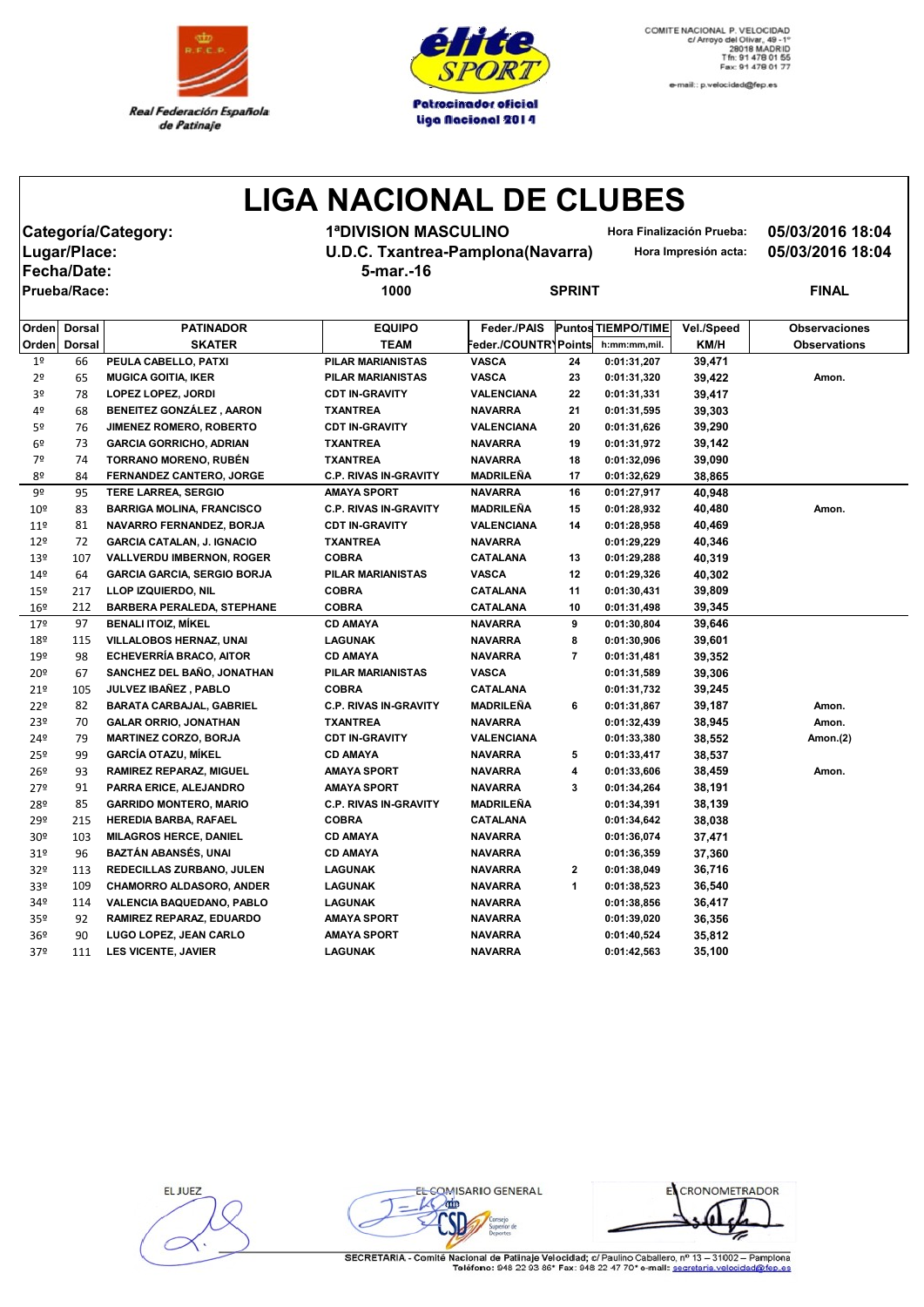



**LIGA NACIONAL DE CLUBES**

| Categoría/Category:<br>Lugar/Place:<br><b>IFecha/Date:</b> |                                | <b>1ªDIVISION MASCULINO</b><br>U.D.C. Txantrea-Pamplona(Navarra) | Hora Finalización Prueba:<br>Hora Impresión acta: |                           |                    |                        | 05/03/2016 20:10<br>05/03/2016 20:10 |
|------------------------------------------------------------|--------------------------------|------------------------------------------------------------------|---------------------------------------------------|---------------------------|--------------------|------------------------|--------------------------------------|
|                                                            | Prueba/Race:                   | 05-mar-16<br>10.000                                              |                                                   | <b>PUNTOS ELIMINACION</b> |                    |                        | <b>FINAL</b>                         |
|                                                            | Orden<br>Cod.Ea<br>.<br>$\sim$ | <b>EQUIPO</b><br>-----                                           | Feder./PAIS                                       | <b>Puntos</b><br>- - -    | <b>TIEMPO/TIME</b> | <b>PUNTOS</b><br>- - - | <b>Observaciones</b>                 |

| Place        | <b>Number</b> | <b>TEAM</b>                  | Feder./COUNTRY    | <b>Points</b> | h:mm:mm,mil. | <b>Points</b> | <b>Observations</b> |
|--------------|---------------|------------------------------|-------------------|---------------|--------------|---------------|---------------------|
| 01°          | 904           | <b>CDT IN-GRAVITY</b>        | <b>VALENCIANA</b> | 56            |              |               |                     |
| $02^{\circ}$ | 910           | PILAR MARIANISTAS            | <b>VASCA</b>      | 55            | 0:15:55.543  | 32            |                     |
| $03^{\circ}$ | 906           | <b>C.P. RIVAS IN-GRAVITY</b> | <b>MADRILEÑA</b>  | 54            |              |               |                     |
| $04^{\circ}$ | 903           | <b>TXANTREA</b>              | <b>NAVARRA</b>    | 41            |              | э             |                     |
| $05^{\circ}$ | 911           | <b>COBRA</b>                 | <b>CATALANA</b>   | 41            |              |               |                     |
| $06^{\circ}$ | 902           | <b>AMAYA SPORT</b>           | <b>NAVARRA</b>    | 21            |              |               |                     |
| $07^{\circ}$ | 912           | <b>LAGUNAK</b>               | <b>NAVARRA</b>    | 17            |              |               |                     |
| $08^{\circ}$ | 905           | <b>CD AMAYA</b>              | <b>NAVARRA</b>    | 15            |              |               |                     |

**ELJUEZ** 



ECRONOMETRADOR  $\frac{4}{\pi}$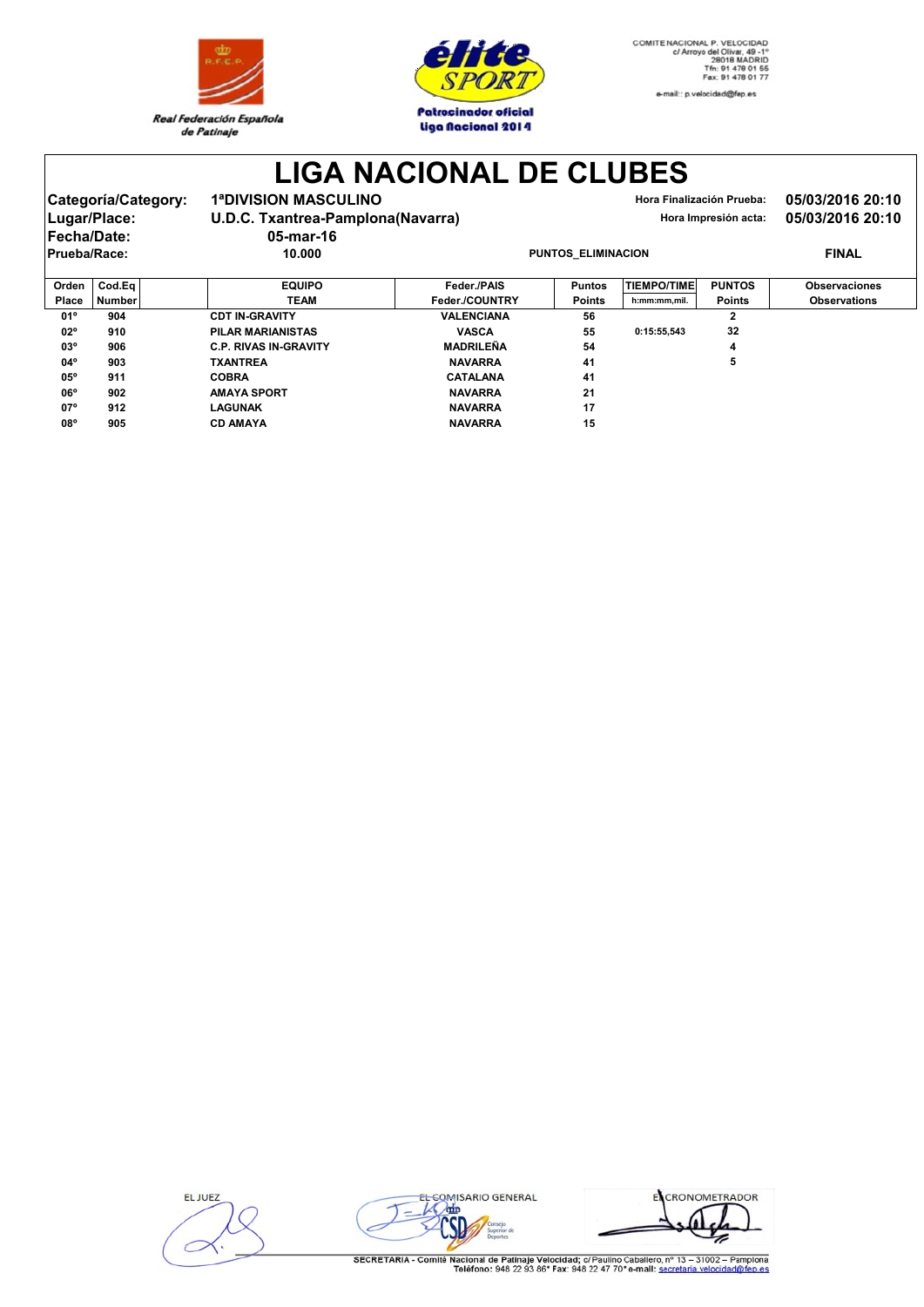



e-mail:: p.velocidad@fep.es

## **LIGA NACIONAL DE CLUBES**

**Categoría/Category: 1ªDIVISION MASCULINO Hora Finalización Prueba: 05/03/2016 20:10 Fecha/Date: 5-mar.-16**

**Lugar/Place: U.D.C. Txantrea-Pamplona(Navarra) Hora Impresión acta: 05/03/2016 20:11**

**Prueba/Race: 10000 PUNTOS\_ELIMINACION FINAL**

| Ordenl          | Dorsal | <b>PATINADOR</b>                   | EQUIPO                       | Feder./PAIS          | <b>Puntos TIEMPO/TIME</b> | <b>PUNTOS</b> | <b>Observaciones</b> |
|-----------------|--------|------------------------------------|------------------------------|----------------------|---------------------------|---------------|----------------------|
| Ordenl          | Dorsal | <b>SKATER</b>                      | <b>TEAM</b>                  | Feder./COUNTR\Points | h:mm:mm,mil.              | Points        | <b>Observations</b>  |
| 1º              | 66     | PEULA CABELLO, PATXI               | <b>PILAR MARIANISTAS</b>     | <b>VASCA</b>         | 24<br>0:15:55,543         | 32            |                      |
| 2º              | 67     | SANCHEZ DEL BAÑO, JONATHAN         | PILAR MARIANISTAS            | <b>VASCA</b>         | 23                        | 16            |                      |
| 3º              | 68     | <b>BENEITEZ GONZÁLEZ, AARON</b>    | TXANTREA                     | <b>NAVARRA</b>       | 22                        | 5             |                      |
| 4º              | 84     | <b>FERNANDEZ CANTERO, JORGE</b>    | <b>C.P. RIVAS IN-GRAVITY</b> | <b>MADRILENA</b>     | 21                        | 4             |                      |
| 5º              | 76     | <b>JIMENEZ ROMERO, ROBERTO</b>     | <b>CDT IN-GRAVITY</b>        | VALENCIANA           | 20                        | 2             |                      |
| 6º              | 80     | <b>MARTINEZ MASAROCA, ROBERTO</b>  | <b>CDT IN-GRAVITY</b>        | VALENCIANA           | 19                        | 2             |                      |
| 7º              | 83     | <b>BARRIGA MOLINA, FRANCISCO</b>   | <b>C.P. RIVAS IN-GRAVITY</b> | <b>MADRILEÑA</b>     | 18                        |               |                      |
| 8º              | 78     | LOPEZ LOPEZ, JORDI                 | <b>CDT IN-GRAVITY</b>        | VALENCIANA           | 17                        | 1             |                      |
| 9º              | 81     | <b>NAVARRO FERNANDEZ, BORJA</b>    | <b>CDT IN-GRAVITY</b>        | VALENCIANA           |                           |               |                      |
| 10 <sup>°</sup> | 219    | NIETO GUARASA, ALEX                | <b>COBRA</b>                 | CATALANA             | 16                        |               |                      |
| 11 <sup>°</sup> | 82     | <b>BARATA CARBAJAL, GABRIEL</b>    | <b>C.P. RIVAS IN-GRAVITY</b> | <b>MADRILEÑA</b>     | 15                        |               |                      |
| 12º             | 115    | VILLALOBOS HERNAZ, UNAI            | <b>LAGUNAK</b>               | <b>NAVARRA</b>       | 14                        |               |                      |
| 13º             | 217    | LLOP IZQUIERDO, NIL                | <b>COBRA</b>                 | CATALANA             | 13                        |               |                      |
| 14º             | 105    | JULVEZ IBAÑEZ, PABLO               | <b>COBRA</b>                 | CATALANA             | 12                        |               |                      |
| 159             | 88     | <b>GARCIA DELGADO, IKER</b>        | AMAYA SPORT                  | <b>NAVARRA</b>       | 11                        |               |                      |
| 16º             | 70     | <b>GALAR ORRIO, JONATHAN</b>       | <b>TXANTREA</b>              | <b>NAVARRA</b>       | 10                        |               |                      |
| 17º             | 73     | <b>GARCIA GORRICHO, ADRIAN</b>     | <b>TXANTREA</b>              | <b>NAVARRA</b>       | 9                         |               |                      |
| 18º             | 63     | ALEMAN SANCHEZ, ALBERTO            | PILAR MARIANISTAS            | <b>VASCA</b>         | 8                         |               |                      |
| 19º             | 212    | <b>BARBERA PERALEDA, STEPHANE</b>  | <b>COBRA</b>                 | <b>CATALANA</b>      |                           |               |                      |
| 20º             | 64     | <b>GARCIA GARCIA, SERGIO BORJA</b> | PILAR MARIANISTAS            | <b>VASCA</b>         |                           |               |                      |
| 21°             | 74     | <b>TORRANO MORENO, RUBÉN</b>       | <b>TXANTREA</b>              | <b>NAVARRA</b>       |                           |               | Amon.-               |
| 22º             | 104    | POSADA GUERRA, IVAN                | <b>CD AMAYA</b>              | <b>NAVARRA</b>       | 7                         |               |                      |
| 23º             | 215    | HEREDIA BARBA, RAFAEL              | <b>COBRA</b>                 | CATALANA             |                           |               |                      |
| 24º             | 95     | <b>TERE LARREA, SERGIO</b>         | AMAYA SPORT                  | <b>NAVARRA</b>       | 6                         |               |                      |
| 25 <sup>°</sup> | 99     | <b>GARCÍA OTAZU, MÍKEL</b>         | <b>CD AMAYA</b>              | <b>NAVARRA</b>       | 5                         |               |                      |
| 26º             | 93     | RAMIREZ REPARAZ, MIGUEL            | AMAYA SPORT                  | <b>NAVARRA</b>       | 4                         |               |                      |
| 27º             | 91     | PARRA ERICE, ALEJANDRO             | <b>AMAYA SPORT</b>           | <b>NAVARRA</b>       |                           |               |                      |
| 28º             | 72     | <b>GARCIA CATALAN, J. IGNACIO</b>  | <b>TXANTREA</b>              | <b>NAVARRA</b>       |                           |               |                      |
| 29º             | 98     | <b>ECHEVERRÍA BRACO, AITOR</b>     | <b>CD AMAYA</b>              | <b>NAVARRA</b>       | 3                         |               |                      |
| 30º             | 108    | AMILLANO ZURBANO, ASIER            | LAGUNAK                      | <b>NAVARRA</b>       | $\mathbf{2}$              |               |                      |
| 31 <sup>o</sup> | 96     | <b>BAZTÁN ABANSÉS, UNAI</b>        | <b>CD AMAYA</b>              | <b>NAVARRA</b>       |                           |               |                      |
| 32º             | 85     | <b>GARRIDO MONTERO, MARIO</b>      | <b>C.P. RIVAS IN-GRAVITY</b> | <b>MADRILEÑA</b>     |                           |               |                      |
| 33º             | 114    | VALENCIA BAQUEDANO, PABLO          | LAGUNAK                      | <b>NAVARRA</b>       | 1                         |               |                      |
| 34º             | 89     | <b>IBERO ORTEGA, IBAI</b>          | <b>AMAYA SPORT</b>           | <b>NAVARRA</b>       |                           |               |                      |
| 35º             | 113    | REDECILLAS ZURBANO, JULEN          | <b>LAGUNAK</b>               | <b>NAVARRA</b>       |                           |               |                      |
| 36º             | 103    | <b>MILAGROS HERCE, DANIEL</b>      | <b>CD AMAYA</b>              | <b>NAVARRA</b>       |                           |               |                      |
|                 |        |                                    |                              |                      |                           |               |                      |

EL JUEZ

EL COMISARIO GENERAL in

EL CRONOMETRADOR

SECRETARIA - Comité Nacional de Patinaje Velocidad; c/ Paulino Caballero, nº 13 - 31002 - Pamplona<br>Teléfono: 948 22 93 86\* Fax: 948 22 97 70\* e-mail: secretaria velocidad@fen.es